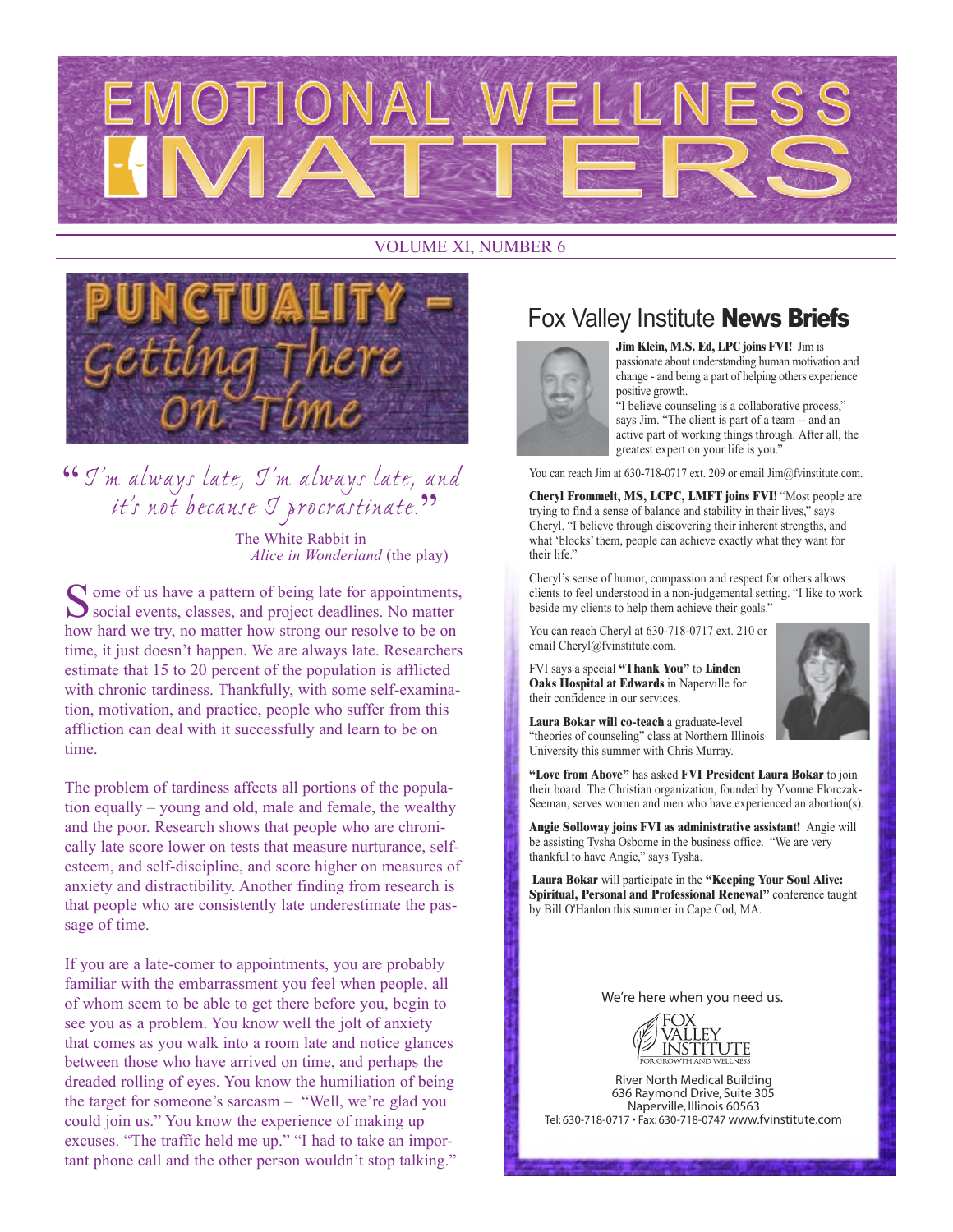"I had a family emergency." "I couldn't find my keys." But the excuses only work a few times – and then the raw truth sets in. People learn not to take you seriously because, frankly, they feel that you don't take them seriously. If you did, you would be there on time. People can see through the excuses, especially if these excuses are

part of a repetitive pattern, and they resent being misled. Chronic tardiness affects not only the way others see you, but also the way in which see yourself. It compromises your integrity.

Chronic tardiness affects not only the way others see you, but also the way in which you see yourself. It compromises your integrity.

Our culture encourages tight schedules and gives time-liness a high priority. Industrialized nations value productivity, discipline, achievement, and the coordination of activities. North Americans, the Japanese, the Swiss, and the Germans all place a high value on being on time. To deviate from these values is to invite resistance from others. These values are not universally found across all cultures, however. Indeed, in some less technologically advanced societies, there is a different concept of time, and their languages don't provide words for hours, minutes and seconds. Hispanic societies traditionally have a siesta time during the afternoon – a couple of hours to take a nap. And even in England, there was historically a time for a leisurely afternoon cup of tea, although this custom is fading as the British become more highly scheduled. In some societies, being "on time" is defined flexibly. Invite people to your dinner party at 7:00, and expect them to start rolling in at 8:00 or 9:00. This would hardly work, however, in our society, where everything moves like clockwork.

Experts recognize that the problem of tardiness usually has no single or simple cause. Instead, it is a symptom of complex underlying issues that often manifest themselves in other areas of the person's life as well. Several causes of chronic lateness have been identified, and most people find that two or more of these conditions account for their



consistent tardiness. Consider the following causes of tardiness to see if you can come up with a strategy for understanding and dealing with the problem.



### Rationalizing Lateness

**M** any people with a lateness problem rationalize it away – they come up with an explanation for their lack of punctuality every time. The explanations might focus on external circumstances, like the traffic. Or they might blame the other person ("Gee, I was only fifteen minutes late. So why is this person so angry with me? This other person must really have a problem with their anger."). Or they might engage in denial ("Yes, I know I'm late this time, but I don't really have a problem."). They may even minimize the seriousness of the problem ("Sure, I know I was half an hour late for my presentation and people had to wait, but they probably didn't mind. After all, we need to be flexible.").

Unfortunately, rationalizing the problem away by finding excuses prevents you from addressing the difficulty and making headway in correcting it. By using rationalization to deal with the anxiety you might otherwise feel when

you are late, you blind yourself to the impact your lateness has on other people. And it leads to a distorted definition of yourself – by rationalizing, you will continue to think of yourself as a thoughtful, considerate person, even though your behavior indicates exactly the opposite, especially to other people. Rationalizing prevents us from seeing the reality of a situation.

By using rational-<br>ization to deal ization to deal with the anxiety you might otherwise feel when you are late, you blind yourself to the impact your lateness has on other people.

## Too Much To Do

If we society places a great premium on staying busy. Busy people are seen as more productive and successful. You may believe that you must be productive at all times and that if you are not busy, you must be wasting time. You try to squeeze as many activities as possible into the time you have available. To arrive early for a meeting or appointment would mean just sitting there, doing nothing, and that would be unacceptable. So you strive to

**This newsletter is intended to offer general information only and recognizes that individual issues may differ from these broad guidelines. Personal issues should be addressed within a therapeutic context with a professional familiar with the details of the problems. ©2004 Simmonds Publications: 5580 La Jolla Blvd., #306, La Jolla, CA 92037 Website ~ www.emotionalwellness.com**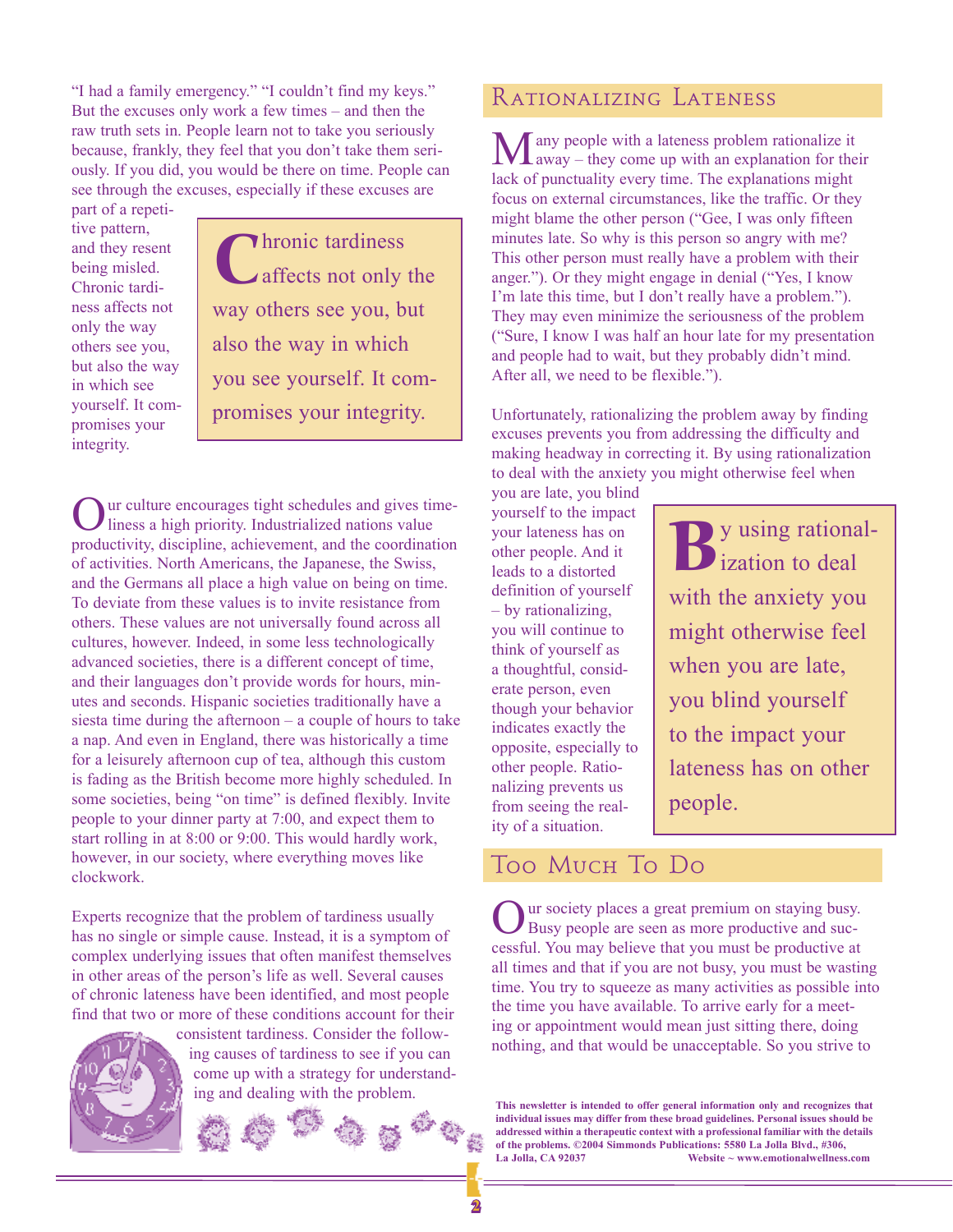arrive exactly on time – but then you find several little jobs to do before you leave the house (taking out the garbage, sweeping the front porch, watering the seedlings). And your plan to get there on time is now gone. You are late again.

People who need to stay busy claim that constant activity makes the day go by faster. They believe that they are living life to the fullest or that they are more successful than other people. Studies of the natural cycles of our bodies, however, our biorhythms, suggest that continuously staying busy simply creates unneeded stress. Nature calls for us to intersperse busy periods with down time in a cyclical pattern throughout the day. Arriving a few minutes early to a meeting, sitting with nothing to do, gives us some time to reflect on the day and to sort things through. It gives us a rest so that we can then focus more clearly on the meeting.

#### SEEKING STIMULATION

Some of us are unable to get going unless we have a deadline. When we are running late, our anxiety builds, the adrenaline flows, and we feel fully alive. Tardiness is a way of combating the lethargy we experience during the day. An adrenaline rush is exciting, to a point – our thoughts seem to clear and our actions become precise. We imagine that we are functioning at our best. Unfortunately, the reinforcement that comes from this frenzied state perpetuates our problem with lateness. It feels good, as if we are living in the moment, and we want to do it again and again.

Research indicates that stimulation seeking may be a hereditary characteristic. There is a gene linked to the production of brain chemicals associated with the feelings of euphoria and pleasure that are released under conditions of excitement. So, some people seem to need more stimulation than others. Being late, however, is only one way of achieving this stimulation. You can learn other, more constructive ways to enliven your experiences – and they have fewer social consequences than tardiness. A regular exercise program is one way of doing this.

## LACK OF SELF-DISCIPLINE

 $\bigcap$  ome of us find it difficult to change whatever we are  $\bigcup$  doing at the time. If we are sleeping, we want to continue to sleep. If we are reading, we don't want to put the book down. If we are working on a project, we hate to put it aside to do something else. Breaking our momentum is stressful. We struggle everyday between doing what we feel like doing and doing what we know we should do. We seem to want both. Ironically, some people who lack the self-discipline to be on time are highly disciplined in other areas of their lives, so it might be hard for them to

accept the fact that they need to work on self-discipline – in other words, accept limitations, consequences and boundaries. There is comfort to be found within a more structured life. The unstructured existence, although it may feel pleasant, can carry a huge price.

Self-discipline in adulthood is often a reflection of how we learned to manage responsibilities in childhood. The expectations learned within our families as we grew up influence the way we structure our activities in adulthood. Did we learn to make up our beds everyday, to pick up after ourselves, to get homework assignments in on time? (Conversely, were these tasks so formidable, or even used as punishment, in childhood, that we gave them up altogether once we left home and felt we could finally take it easy?)

### Some Other Reasons for Lateness

There are several additional factors that might be associated with a person's problems with punctuality.

- If you are *distractible*, have difficulty with focusing, or have problems with attention, you might be prone to tardiness. For example, people with attention deficit disorder sometimes have problems with their punctuality.
- *Anxiety* or the fear of having panic attacks may dissuade some people from getting to places on time.
- *Depression* saps our energy, and this may make punctuality difficult.
- Some people play a *power game* with others. If they can make others wait for them by being late, it gives them a false sense of power and control.
- People with *self-esteem issues* may have trouble engaging in positive actions, such as getting to their destination on time.

consultation with a professional therapist can help to  $\Delta$ clarify the causes of tardiness – and it is a positive first step in conquering a problem that holds many good people back.

## Recommended Reading –

*Never Be Late Again*, by Diana DeLonzor. Post Madison Publishing, 2003, \$13.95, 177 pages, paperback. ISBN 0-9716499-9-5.